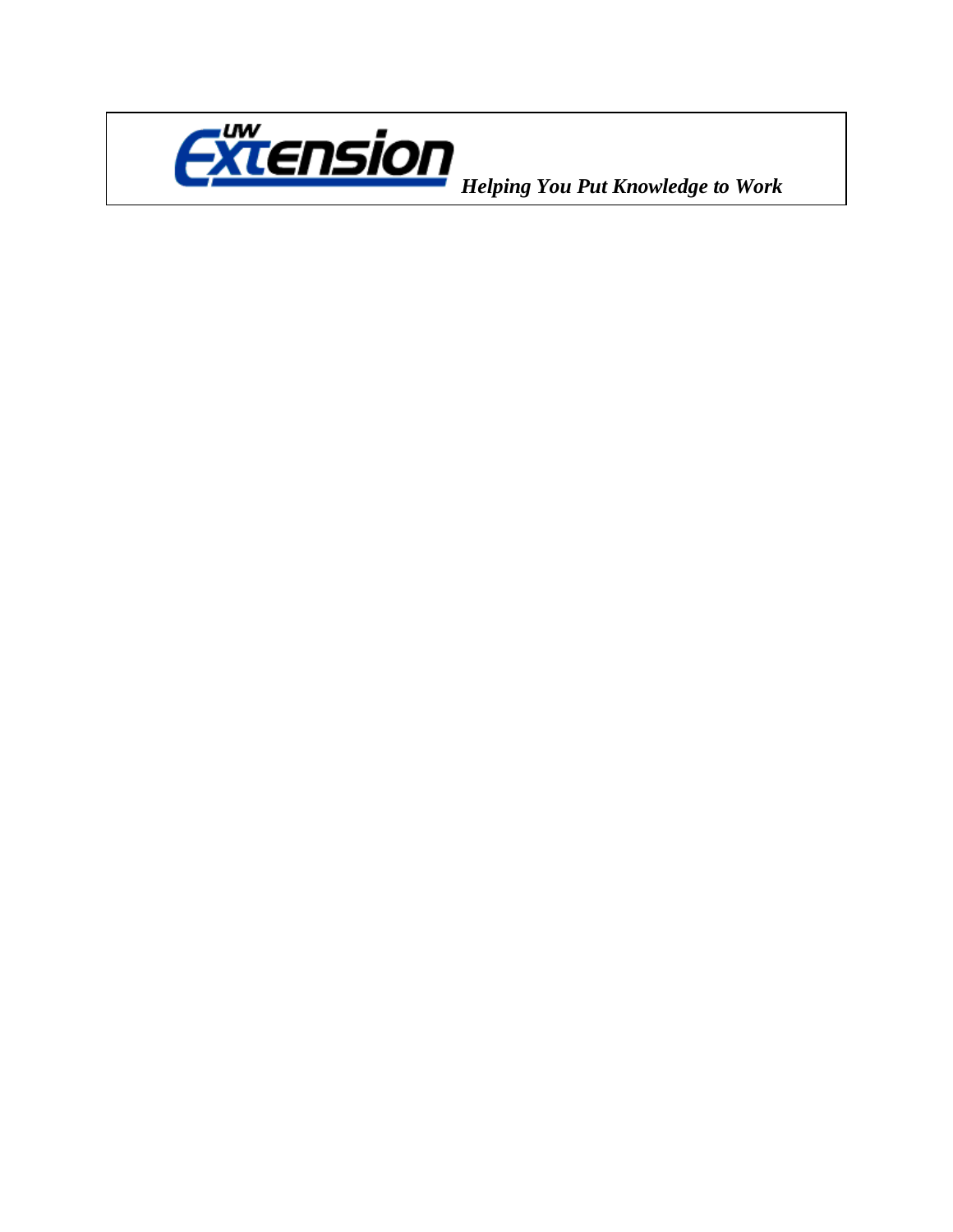# **2003 Annual Report to the Ozaukee County Board**

**UW-Extension represents a partnership between the University of Wisconsin system and Ozaukee County. Extension faculty and staff members serve the people of Ozaukee County through practical application of research-based knowledge and information utilizing multiple delivery methods.**

Our department educates the public on a variety of issues and topics using several delivery methods. We work with a varied clientele to present information and share our knowledge and the resources of the University of Wisconsin system. Four UW faculty members and two staff members carry out the work of the University Extension department.

The department has four educational program areas: Agriculture, Natural Resources; Family Living Education; Community Resource Development; and 4-H and Youth Development. This past year, we contributed to or conducted the following educational programs:

## **Strengthening families, individuals and communities**

- Developmental Assets Building in Youth-increasing the positive experiences that youth need to become responsible, caring and successful adults. The Port Washington-Saukville United for Youth group began a focus on strengthening the business-youth relationship in the community, and continued with the annual Teen/Law Enforcement Forum at the Port Washington High School.
- "Powerful Tools for Caregiving:Taking Care of You"- This six week educational series, co-facilitated with Aging Services and offered quarterly, reached 48 caregives who increased their confidence as providers and reduced their stress levels.

 Who Gets Grandma's Yellow Pie Plate? Nineteen attended the educational program, offered twice annually, on decision making for distribution of non-titled property and family communication on inheritance issues.

 $\bullet$ 

### **Leadership development for youth and adults**

- 4-H Ambassadors teach character education to fourth grade students
- 4-H Summer Camp youth and adult staff plan, teach and lead educational camp program
- New adult 4-H volunteer leader training and certification
- 4-H Club Officer training and teamwork development with 65 youth leaders
- Youth and adult partnerships give leadership to 14 county level 4-H boards and projects
- Youth/Adult Leader training focused on marketing and public relations education
- Special interest and school enrichment programs reached 1079 youth

### **4-H Clubs and volunteerism**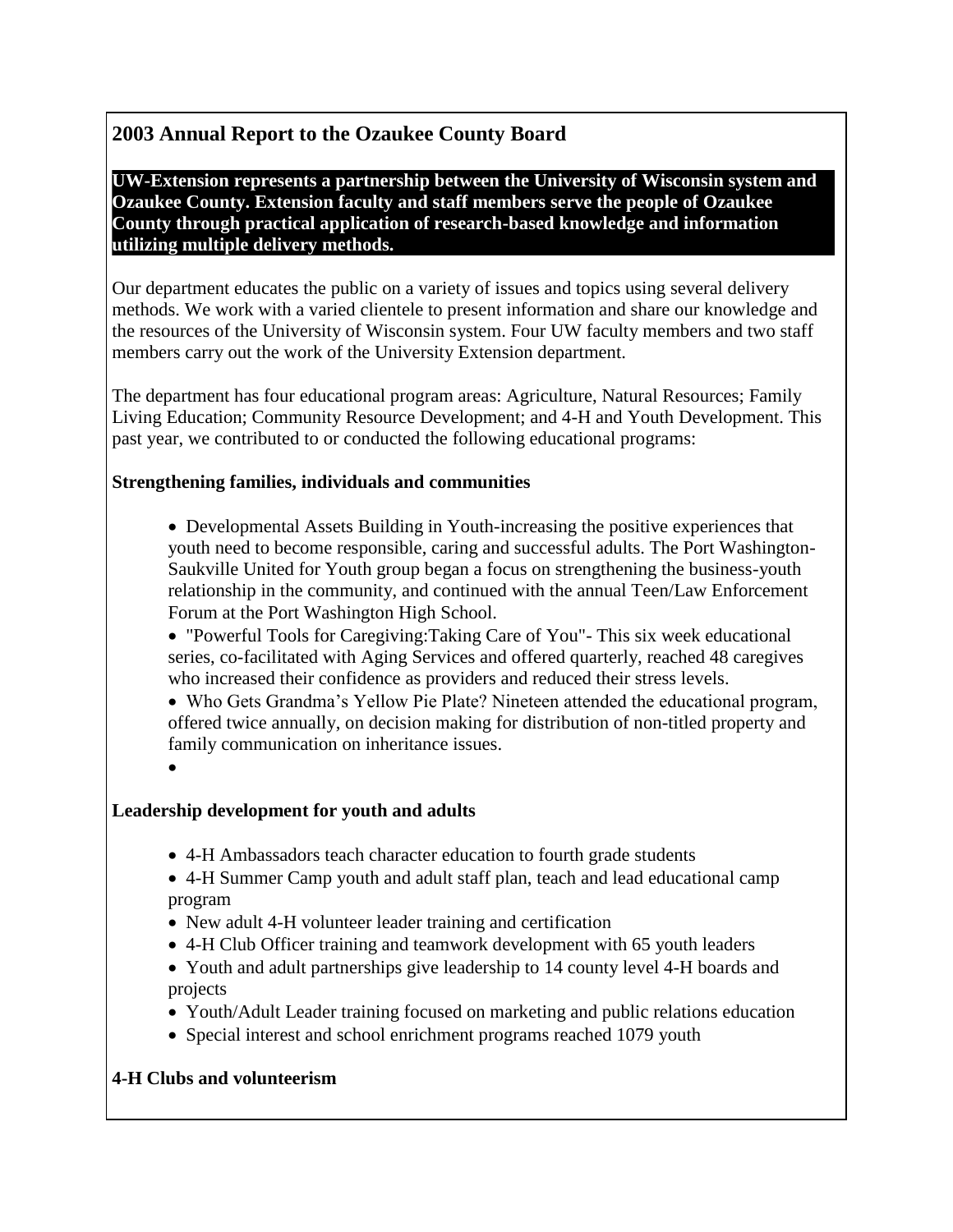- Thirteen 4-H clubs with 600 enrolled members and 485 families
- 355 Adult and youth serving in volunteer leadership roles
- 2000 Community service hours contributed by youth and adults working with people, organizing collections, cleaning up the environment and completing needed projects throughout Ozaukee County

## **Parenting Education and Child Development**

- *Parenting the First Year* Newsletters mailed monthly to more that 120 families, and *Parenting the Second and Third Years* Newsletters mailed bimonthly to 330 families
- Better Kid Care-48 childcare providers participated in these 4 educational satellite program offered during 2003.

## **Nutrition Education**

- Twenty-one families with children ages 3-12 years participated in a pilot nutrition education program to prevent childhood obesity. UW-Extension provided educational resources and worked with Public Health to develop and implement the 4 part series.
- Food Guide Pyramid nutrition education to school children and elder care providers.

## **Local government**

- Facilitated five meetings of LOGIN, the Local Government Information Network, which that addressed a variety of countywide topics
- Maintain and update LOGIN web page at www.co.ozaukee.wi.us/login
- Provide educational resources to county and local elected officials

### **Land use**

- Provided educational resources to the Ozaukee County Smart Growth Committee, Ozaukee County Comprehensive Planning Citizen Advisory Committee and all local municipalities in Ozaukee County
- Maintain and update Ozaukee County Comprehensive Planning web page at [www.co.ozaukee.wi.us/smartgrowth](http://www.co.ozaukee.wi.us/smartgrowth)

# **Community development**

- Provide educational resources for the Ozaukee Tourism Counsel
- Provide educational resources for the Ozaukee Interurban Trail Advisory Counsel
- Maintain and update Ozaukee Interurban Trail web page at [www.interurbantrail.us](http://www.interurbantrail.us/)

### **Business and economic development**

 Advisory board member to the Ozaukee Economic Development Corporation and the Regional Economic Partnership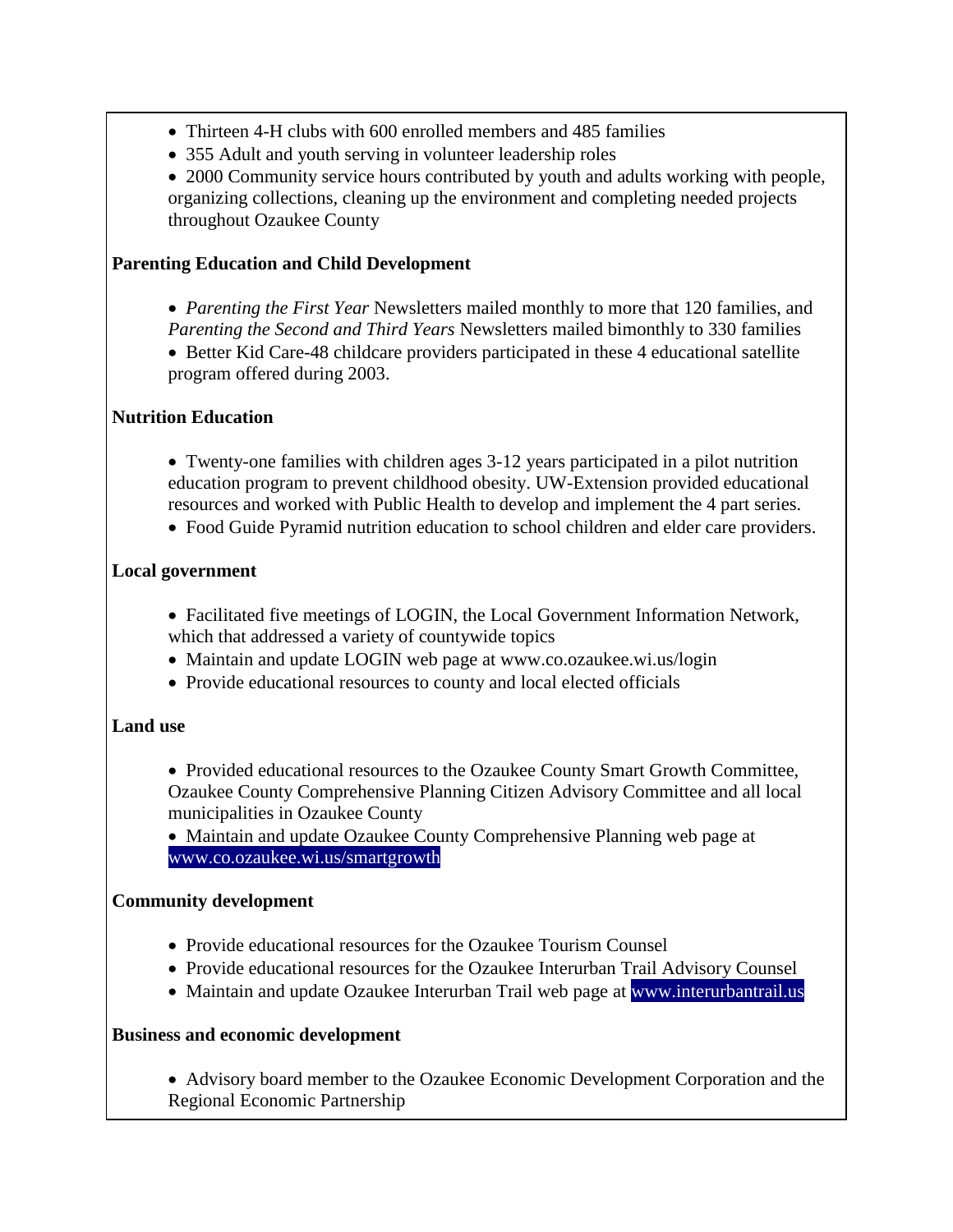• Facilitated Fast Trac, a class to develop business plans. 25 business plans completed.

### **Natural resources and the environment**

- Household Hazardous Waste collection program- 1O tons collected
- Countywide used tire collection- 610 tires collected

### **Family Economic Security**

- Volunteer Financial Counseling Program-Training provided to 13 volunteers and agency professionals interested in helping individuals and families with financial issues.
- Fifteen volunteers and the Family Living Educator worked with more than 60 Ozaukee County families who requested help with their financial situation
- Legal CheckUp-Forty one attended this educational program, offered twice, and majority took action to strengthen their legal health.
- Financial Security in Later Life
- High School Financial Planning Program (Port Washington and Ozaukee High School)
- Investing for Your Future-Home Study Course available in hard copy or online

# **Farm profitability**

- Tri-county educational programs
- Youth tractor certification program
- Pork quality assurance training
- Dairy Facility Design and Improvement
- Pesticide applicator certification
- Commercial Horticulture
- Development of a the Master Gardener Program to provide horticultural information to Ozaukee County homeowners, over 160 members involved during 2003. More information available at [www.co.ozaukee.wi.us/MasterGardener](http://www.co.ozaukee.wi.us/MasterGardener)

 Master Gardeners developed and staffed the Ozaukee County Yard and Garden line, answering more than 1000 homeowners questions during the first year of operation. Master Gardeners donated over 2000 hours of volunteer service during 2003.

# **The Public We Serve – Who and How Many?**

Our clientele consists primarily of youth, families, farmers, ag-businesses, local government officials, community organizations, small businesses, and the general public. We reach them through personal visits, telephone contacts, seminars, workshops, tours, newsletters, bulletins, brochures, radio, newspaper, video, the Wisline Teleconference Network, satellite downlink, and the Internet.

Using these methods, we were able to reach several thousand clients both directly and indirectly. With an increase in the demand for additional programming, we envision an increase in the number of clientele served in the future. Many of our programs are routinely done in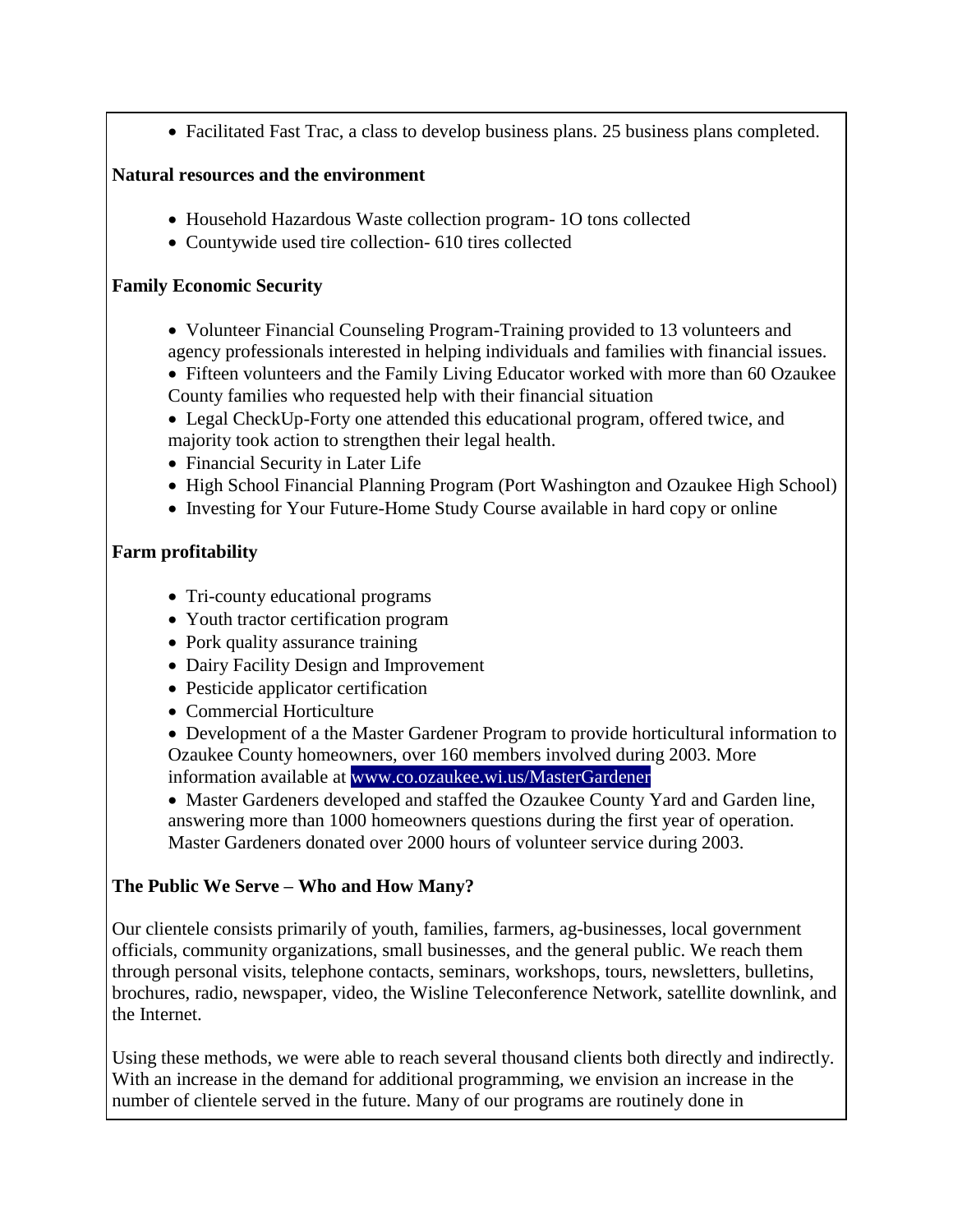collaboration with other county departments, other area organizations, and agencies including the following:

- Public Health Department
- Planning, Resources and Land Management
- Land Information Services
- Aging Services
- Transit Department
- Workforce Development Center
- St. Mary's-Ozaukee Hospital
- Area Chambers of Commerce
- County and City Tourism **Organizations**
- Agricultural Liaison Committee
- Child Abuse Prevention **Committee**
- Port Washington-Saukville United for Youth
- Ozaukee Health Initiative
- Habitat for Humanity-Lakeside
- United Way of Greater Milwaukee
- Agricultural Business
- Area School Districts
- Smart Growth Committee
- Social Services Department
- Family Enrichment Center
- Ozaukee County Directors Network
- Financial Institutions
- Kiwanis
- Home and Community Education Assoc.
- Feith Family YMCA
- Northern Ozaukee Clergy Group
- Ozaukee County Agricultural Society
- Ozaukee County Humane Society
- Ozaukee Co. Housing Initiative

### **Potential New Program Directions**

• Developing Leaders and Organizations

 Organizations often lack the knowledge to strategically focus their limited human and fiscal resources. Leaders may lack the ability to move beyond the day-to-day operations to focus on organizational goals. Education can be provided to facilitate a process that allows organizations to "think strategically" by defining and prioritizing their goals in order to develop and implement action plans.